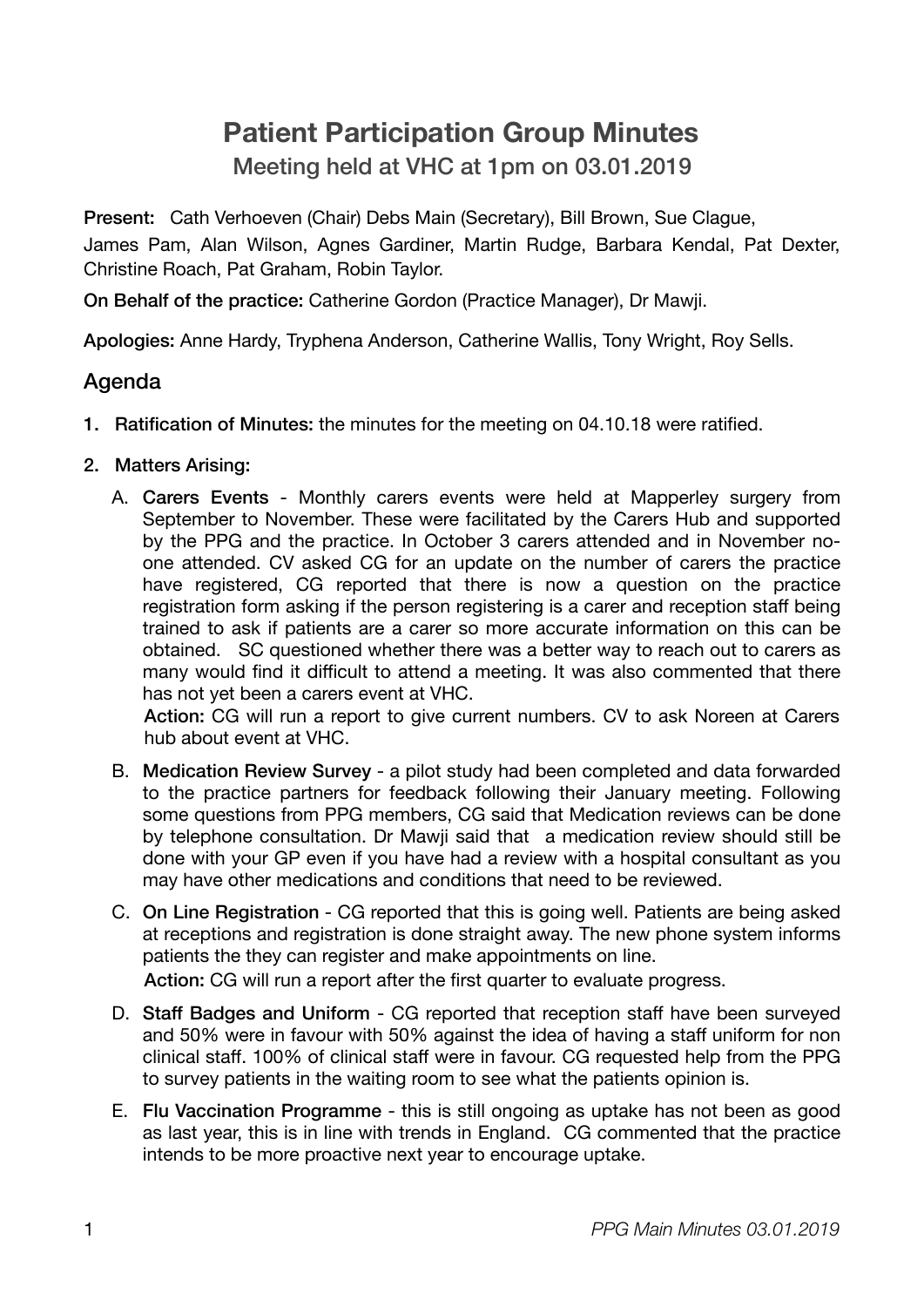3. Telephone System Update. CG reported that the new system been installed and has increased capacity at Mapperley Surgery. VHC doesn't have the new system as it is not a simple process getting it installed as the practice do not own the building. There is a 2 tier system where calls between 8am and 10am are taken for emergencies only, patients are told via a "comfort message" to call back if it is not an emergency. Preliminary results show that there were 600 call in one morning.

CG was asked if there are sufficient staff to answer calls, CG said that resources would be reviewed with regard how best to manage existing resources. Dr Mawji commented that the busiest time is between 8am and 10am and it is difficult to employ someone just to cover the peak times. Dr Mawji said that the supplier of the new system have been very responsive to date and are a great improvement on the previous supplier. Action: CG to write an article for the next newsletter

- 4. Information Screens update. No progress to report.
- 5. Patient Feedback/Complaints Themes. CG reported that there few specific complaints with clinical themes. Informal complaints have been around the length of time taken to get through on the phone and for getting appointments which should improve with the new telephone system.

DNA's *(Did Not Attend)* - The text reminder service *(MJOG)* has made a significant reduction in the amount of patients who DNA appointments with figures at the end of the last quarter going from 8 to 10% down to 2 to 3%.

Action: CG to write an article re DNAs for the next newsletter.

6. GP Patient Survey. CV gave out a copy of the action plan produced by the practice in response to the last GP Patient Survey results. A summary of the results can be accessed here: <https://www.gp-patient.co.uk/report?practicecode=C84085>.

It was noted that 294 surveys were sent out with a response rate of just 116. The PPG are mindful that the survey provides a subject response from a very small percentage of the the total practice population. It was felt that the outcome of the survey was on the whole good with no real clinical concerns. Administrative areas can be improved and issues raised by the survey are being addressed in the action plan, in particular installation of a new telephone system and additional staff training.

CG will write an article for the next newsletter reporting on the actions taken by the practice which will help to improve the service when they are implemented.

Members of the PPG action group felt important to note that review of the results should be done while understanding that, at the time of the survey, the practice was under considerable pressure with the Mapperley Park Practice closing causing an influx of new patients alongside dealing with its own staff shortages.

Action: CG to write an article re the GP Patient Survey for the next newsletter.

## 7. Questions and Comments from PPG Members:

1. Q - New Telephone system: When the new system is installed will there be sufficient staff to answer the calls?

A - Please see CG comments in agenda point 3 re telephone system and evaluation and allocation of resources.